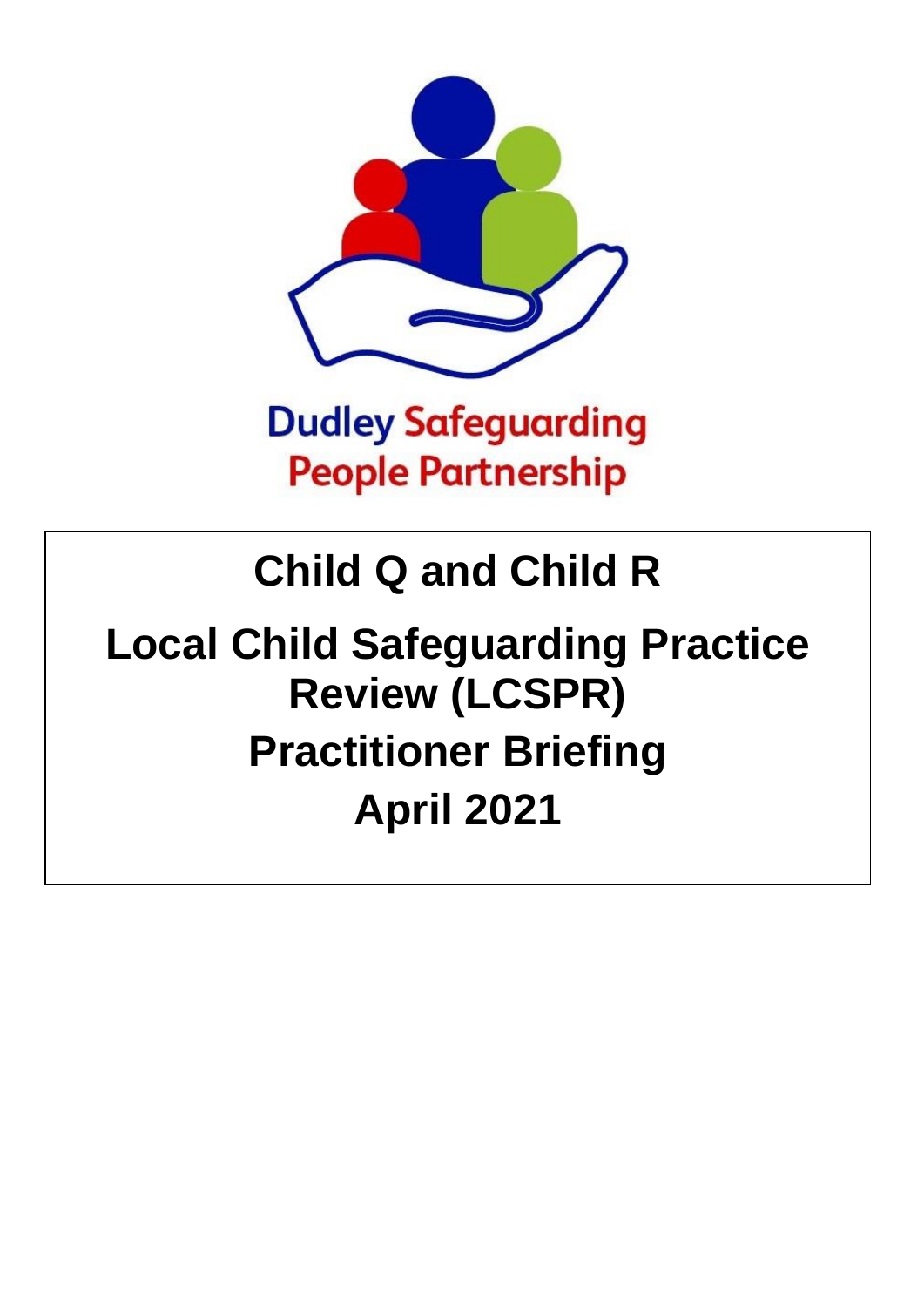### **WHO SHOULD READ THE LCSPR?**

Any practitioner and manager whose work brings them into contact with children, young people and their families. The messages are just as important for those working in adult services (where service users are parents or carers). The term 'children' includes children and young people up to 18 years of age. For further information on LCSPR's visit the Dudley safeguarding website

#### **BACKGROUND INFORMATION**

**Child Q** sustained a serious leg fracture whilst in the care of her Father. She articulated to the paediatrician that her father threw her onto a piece of furniture and broke her leg. The father has admitted to causing the injury but states that it was in play. The case was subject to a police investigation, which resulted in no further action being taken as the injuries were consistent with the claims made by the father. Following the injury, father did not seek medical attention for the child who would have been in significant pain. The injury was identified by mother when father return Child Q back to her care the following day. The injury required surgical intervention and subsequent physiotherapy. At this current time father cannot have contact with Child Q.

**Child R**. Parents have two children. Child R and a 3 year old. There is also an older sibling residing with maternal grandparents under a Child Assessment Order (CAO) as mother was very young when she had the baby. There were no further contacts or referrals to CSC until the time of the critical incident. A referral was made from the hospital in September 2020 stating that Child R had attended A&E with his parents and had a soft swelling on his head. An X-ray confirmed a fracture to the skull. There was also several bruises noted around the child's eyes and leg. The explanation was that the child had accidentally fallen from a height of approximately 40 to 50 cm whilst in his father's care. Following the incident, father picked up the child who cried. He did not identify any obvious injuries and the child settled. Father called mother to inform her (mother was out with Child 2 and paternal grandmother). Mother and father met up at the hospital. A CP medical was undertaken by hospital following the identification of the skull fracture and referral to CSC. A child protection medical identified no internal injuries.

#### **FURTHER CONCERNS IDENTIFIED**

In the case of Child R, an initial strategy discussion took place out of hours by EDT and included the involvement of a paediatrician. However there was a degree of professional disagreement around whether the mechanism described by father was consistent with the injury. In view of the discrepancy regarding the mechanism of the injury, a second strategy meeting was arranged and a joint Section 47 (Child Protection) investigation was agreed.

### **OVERVIEW OF LEARNING**

• Both cases featured recent and historic domestic abuse. In both cases several domestic abuse notifications had been received. One case had been discussed at MARAC but both of the victims (mothers to the children in both cases), were reluctant to disclose the extent of the abuse, declined support and minimised the level of abuse within their relationships. Domestic abuse has been identified as one of the adverse childhood experiences (ACEs) that has long lasting impact on the health and wellbeing of children. In August 2020, Women's Aid released the report: *A Perfect Storm – The impact of the Covid-19 pandemic on domestic abuse survivors and the services supporting them*. The report highlights that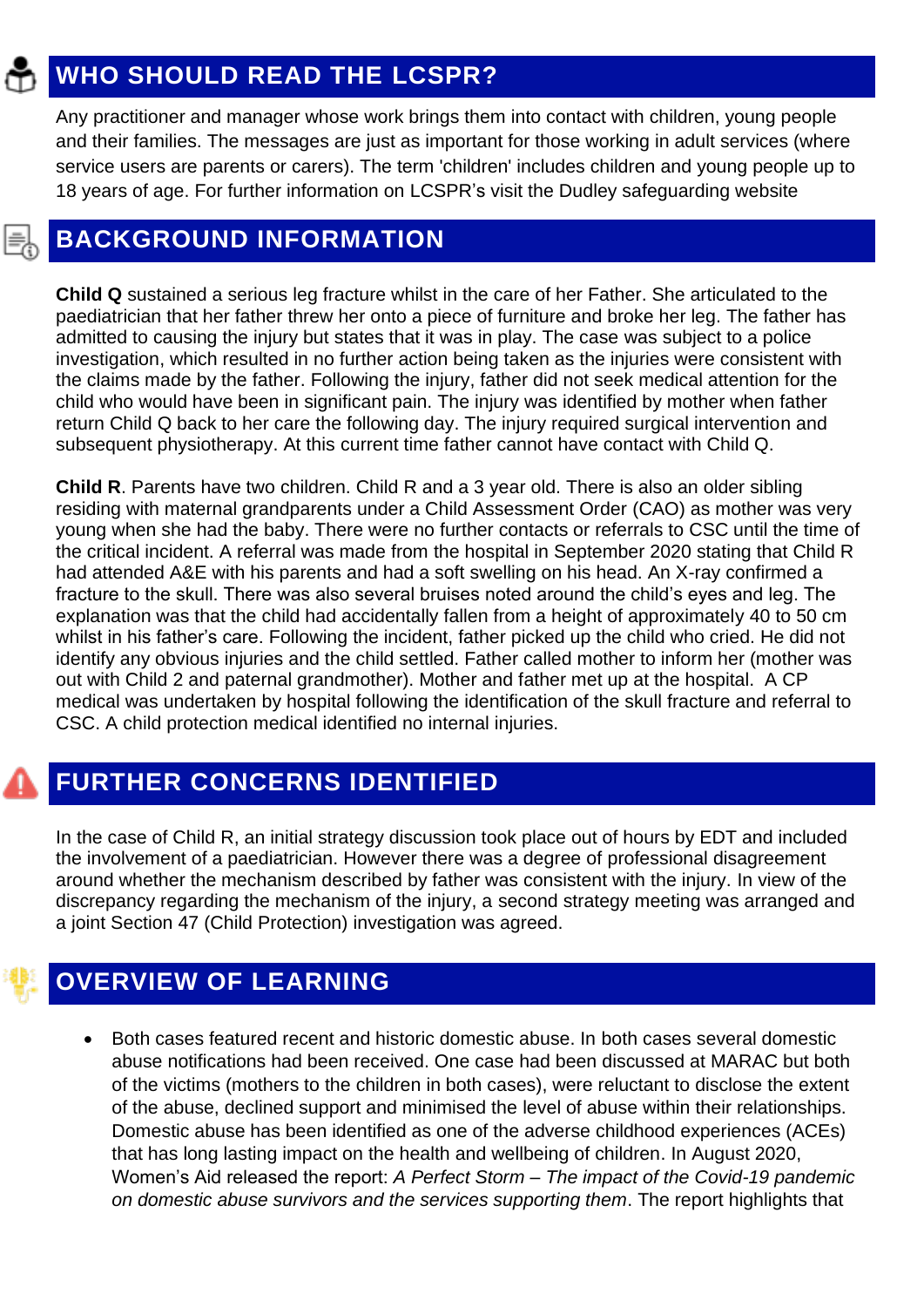the covid pandemic and subsequent lockdown has had a negative impact on victims of domestic abuse.

Two-thirds of survivors identifying as currently experiencing abuse stated that their abuser had started using lockdown restrictions or the Covid-19 virus and its consequences as part of the abuse.

- There had been historic safeguarding concerns in both cases. The mother of Child Q had been in care since the age of 4 and her stay put carers had raised concerns regarding her maturity and ability to care for her child. Her lifestyle was described as chaotic and the home conditions raised concerns. The child subsequently became subject of an Early Help plan in which mother was successfully supported to improve her parenting skills. In the case of Child R, mother had had a child placed with maternal grandmother as she was only 14 when she became pregnant. This child remains with her grandmother. There appeared to have been evidence of start over syndrome in both cases with historic concerns not always informing risk analysis and holistic assessment. Both mother's had experienced ACEs in their formative years which is known to often impact on parent's ability to safely parent their children.
- In both cases, the mothers of the children had suffered from mental health issues. Both had previously been referred to CAMHS, and both suffered from depression and anxiety. Mental health assessments carried out seem to suggest that their mental wellbeing had been impacted by their experiences as children. The impact of ACEs on children going into adulthood is well documented and predict poor adult outcomes.
- It is important that all professionals working with children and families understand the concept of significant harm and also what constitutes abuse and neglect in order that they may engage with the strategy meeting and offer a professional opinion. They should be able to gather and analyse information as part of an assessment of the child's needs. The decision to proceed (or not) to ICPC in these cases appears to have been made unilaterally by CSC following the strategy discussion. There was little evidence of multi-agency decision making at the time and this was acknowledged in the scoping document provided by CSC for both cases.
- Disguised and non-compliance was a feature in both cases. Cancelling appointments, DNA's, not answering calls from professionals, not registering with GP featured in the scoping documentation regarding both children. Disguised compliance involves parents and carers appearing to co-operate with professionals in order to allay concerns and stop professional engagement (NSPCC 2019).
- Professional curiosity refers to "seeing past the obvious" and is a combination of looking, listening, asking direct questions, checking out and reflecting on information received. It involves not taking a single source of information and accepting it at face value and testing out professional assumptions about different types of families. Professionals also accepted the fact that both mothers reported that they had separated from their partners following incidences of domestic abuse despite evidence to the contrary, as both women had become pregnant following the alleged separations.
- Men play a very important role in children's lives and have a great influence on the children they care for. Despite this, they can be ignored by professionals who sometimes focus almost exclusively on the quality of care children receive from their mothers / female carers. Both of these cases highlighted the issue of hidden men. It was difficult to determine which men were involved in the care of the children, which men were being referred to within the agency records and if father was actually biological father or mother's partner. It was also unclear if the perpetrators of the domestic abuse directed to the children's mother were fathers to the children or mother's ex/current partner.

#### **RECOMMENDATIONS** <u>|p|</u>

• The DSPP should ensure that decision making at strategy meetings includes all appropriate agencies